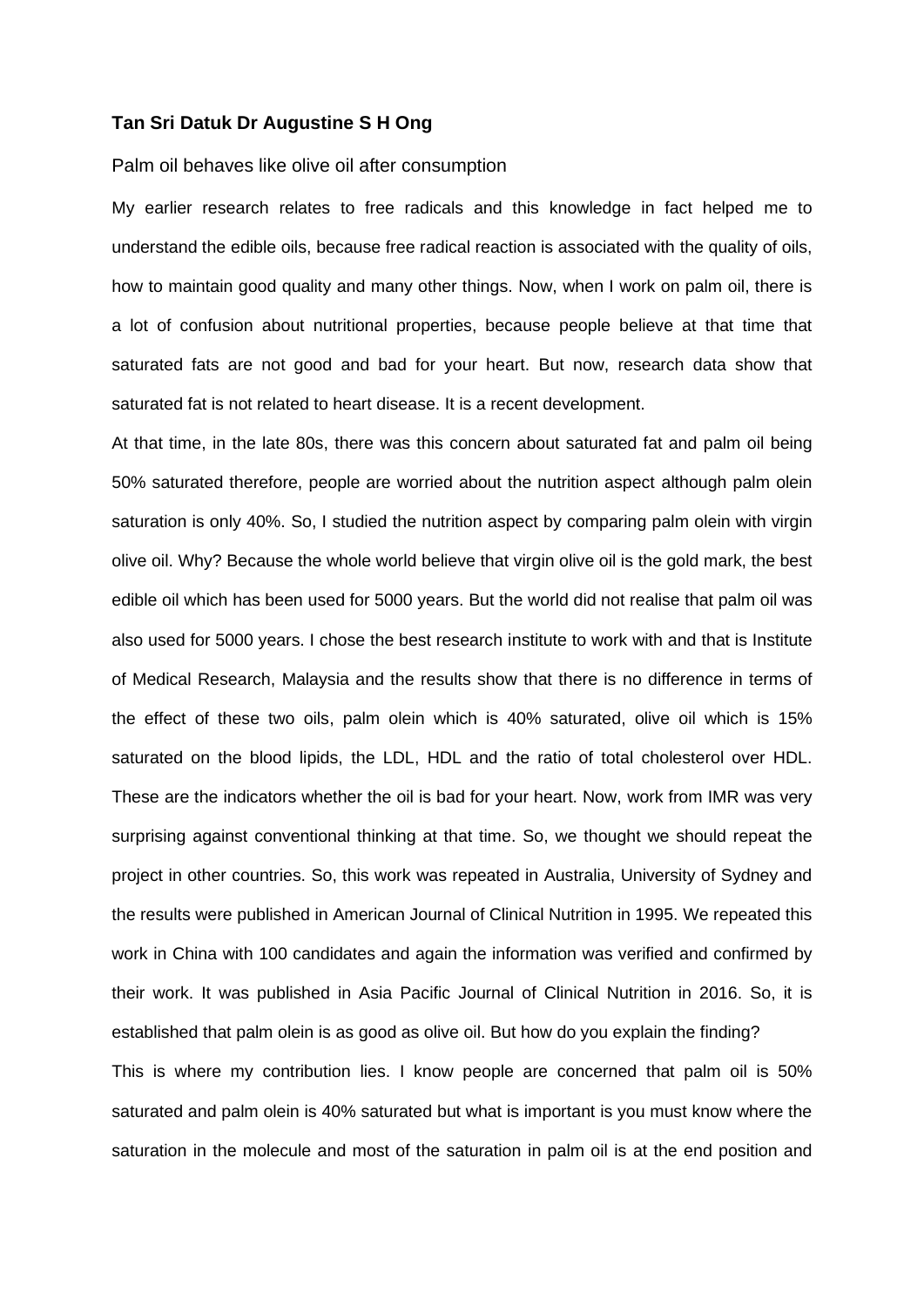the middle position is 90% unsaturated and that is the one that is absorbed into your bloodstream and will control your cholesterol level. All oils have a structure and for simplicity, the structure is like three bananas attached to the backbone and this gives us a picture. So, the first banana is attached to a position called sn1. The second banana attached to the second position called sn2 and the third banana attached to the third position called sn3. So, you have position one, two and three. I just want to get people to understand that all oils and fats have this structure. They have three fatty acids attached, but what is the difference between one oil to another one is that the different fatty acids and what is the difference between fatty acids is the chain length, the length of that chain is measured by the number of carbon atoms, how many carbon atoms it has, C12 contains 12 Carbon atoms, C16 16 carbon atoms.

The other difference between fatty acids is the presence of double bonds. Some oils are saturated, meaning that there are no double bonds. Some have one double bond known as mono-unsaturated and some have more than one double bond called poly-unsaturated.

So, what I said just now, is that the fatty acids at the second position is important, because after metabolism in your stomach, this fatty acid will be absorbed and influence your cholesterol level. Now, if this theory is correct, cocoa butter, the chocolate you eat, it is more than 60% saturated, it has saturated fatty acids at the first and third position, but the middle position in cocoa butter is 100% mono-unsaturated.

So, now if the theory proposed is correct, when you take cocoa butter and you compare with virgin olive oil (15% saturated), they both have the same influence on the cholesterol level. This is what happened and it has been tested and researched in Australia by CSIRO and the work has been published in the European Journal of Clinical Nutrition in 2019. Indeed, cocoa butter and virgin olive oil exert the same level of LDL cholesterol. This is very important. This changes the mind and thinking of the whole world about saturation. It's not that the overall saturation is important but the saturation at the second position is important. When most people are informed that this oil is 50% saturated, 90% saturated or 15% saturated but what people have not been explained is that the fatty acids are not randomly distributed. So when